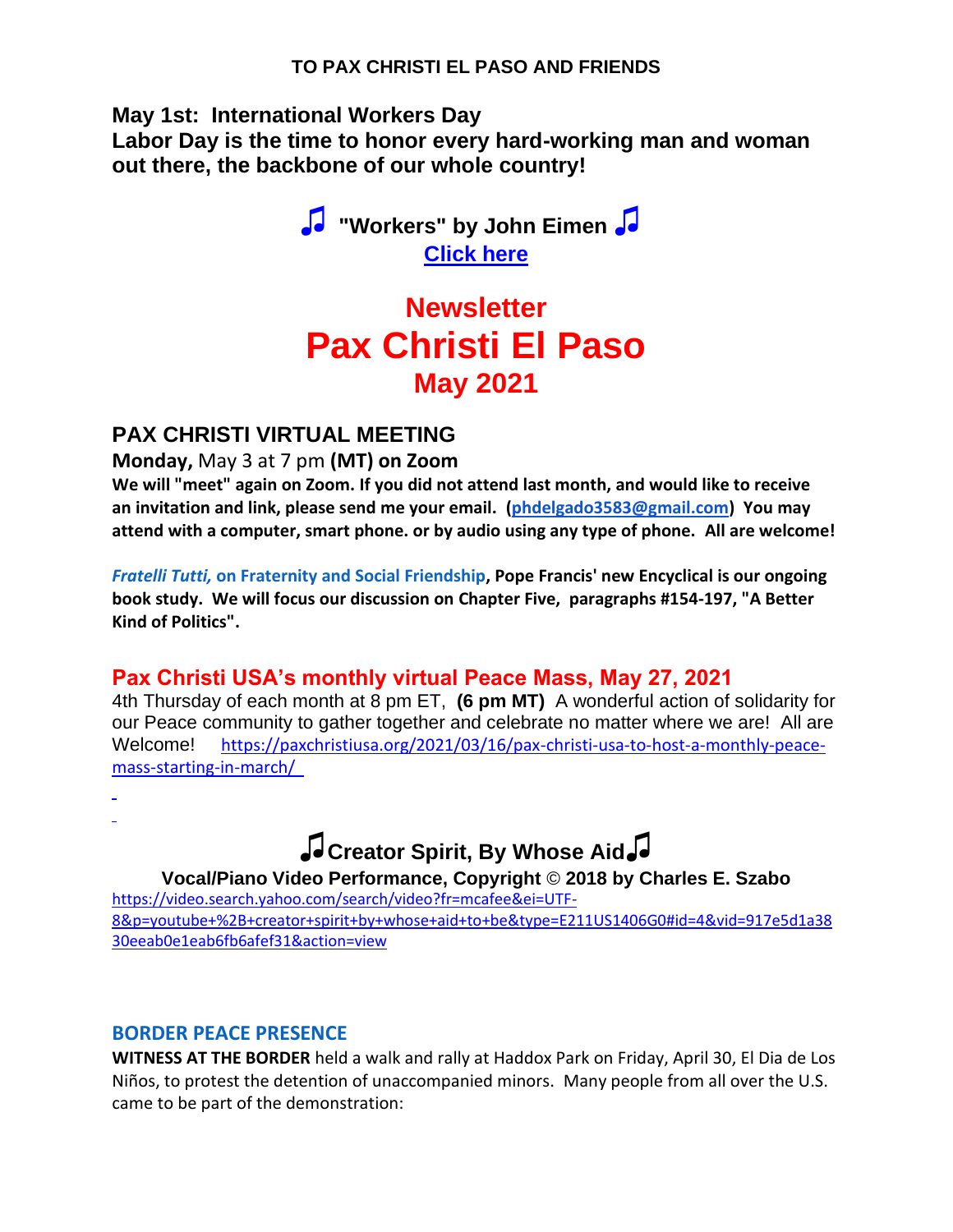

A group from St. Paul/Minneapolis, Minnesota came all the way to El Paso to learn more, and protest the holding of children at Ft. Bliss: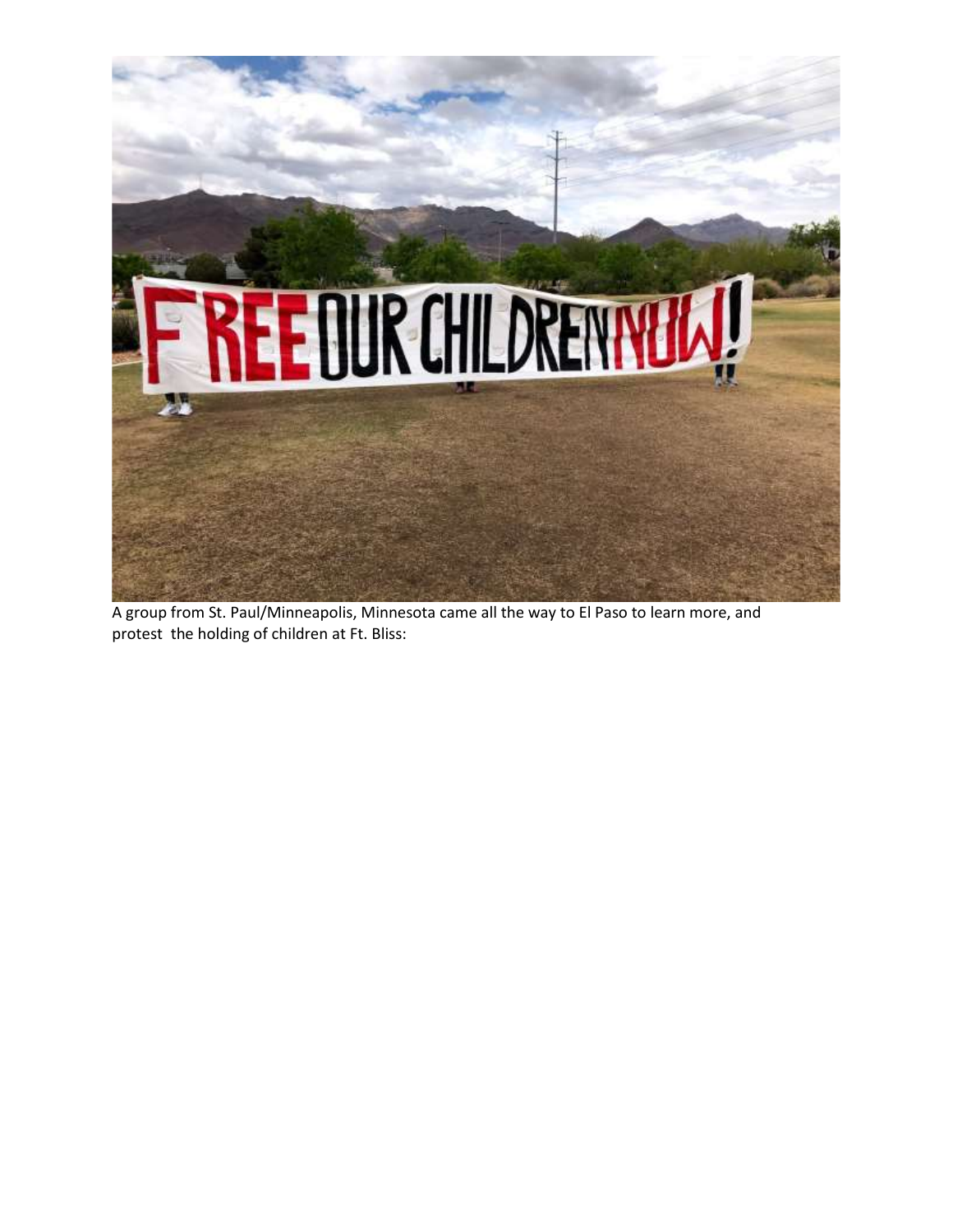

**NUCLEAR WEAPONS ARE ILLEGAL!** Pax Christi Dallas, supported by Veterans for Peace projected this powerful message on the West Wall of Dallas City Hall.

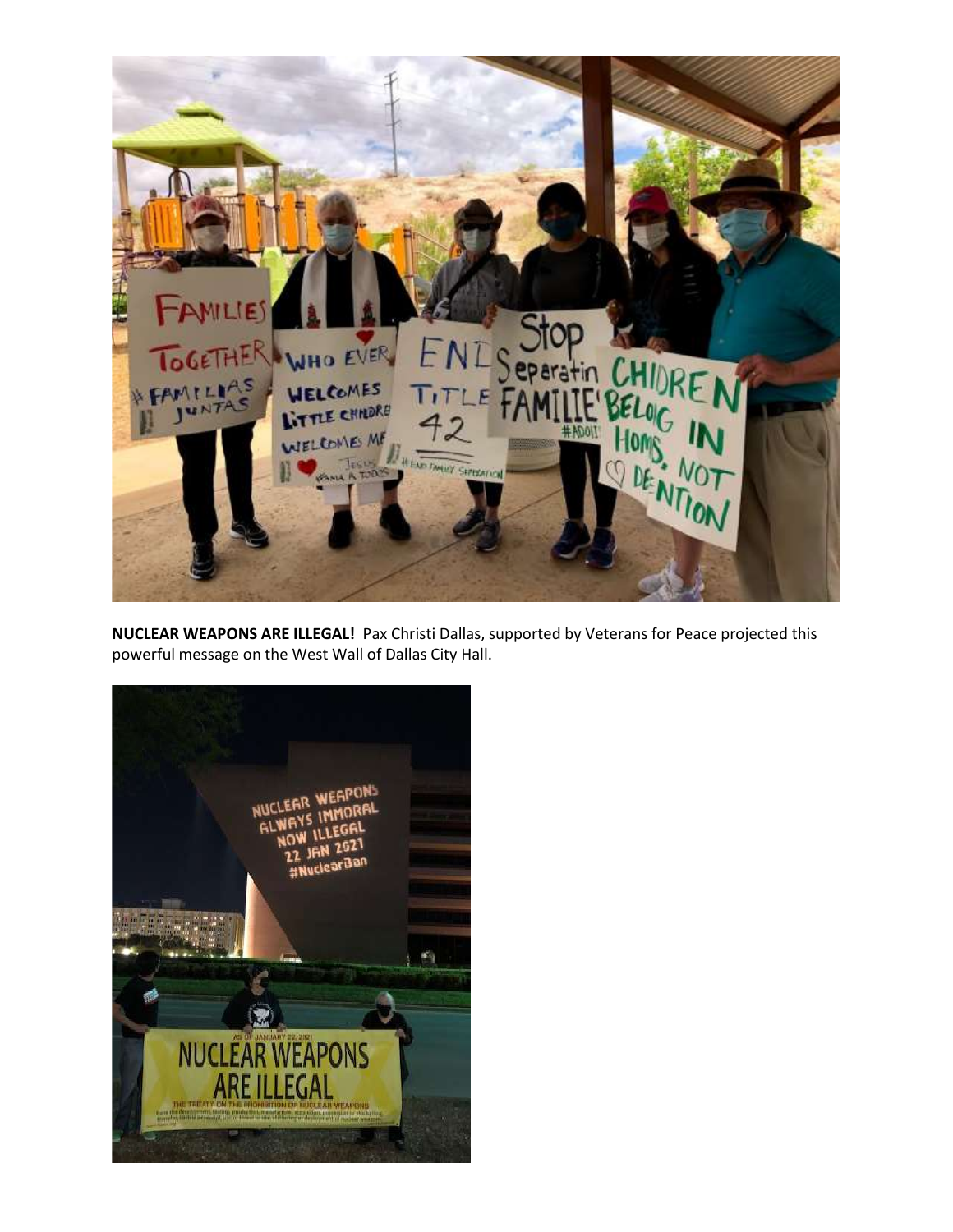# **Bishop Mark J. Seitz, other religious leaders oppose bill that would ease carrying of guns**

HB 1927 would eliminate the requirement for Texas residents to [get a license](https://na01.safelinks.protection.outlook.com/?url=https%3A%2F%2Fwww.texastribune.org%2F2021%2F04%2F19%2Ftexas-constitutional-carry-senate%2F&data=04%7C01%7C%7C21a2d1b602fc4cb5d50208d91278a0b5%7C84df9e7fe9f640afb435aaaaaaaaaaaa%7C1%7C0%7C637561131963043191%7CUnknown%7CTWFpbGZsb3d8eyJWIjoiMC4wLjAwMDAiLCJQIjoiV2luMzIiLCJBTiI6Ik1haWwiLCJXVCI6Mn0%3D%7C1000&sdata=vZFtM3wXNtV68M5DKXWO3kUARErPxK4m%2B7y%2FPTxxqzc%3D&reserved=0)  [to carry handguns](https://na01.safelinks.protection.outlook.com/?url=https%3A%2F%2Fwww.texastribune.org%2F2021%2F04%2F19%2Ftexas-constitutional-carry-senate%2F&data=04%7C01%7C%7C21a2d1b602fc4cb5d50208d91278a0b5%7C84df9e7fe9f640afb435aaaaaaaaaaaa%7C1%7C0%7C637561131963043191%7CUnknown%7CTWFpbGZsb3d8eyJWIjoiMC4wLjAwMDAiLCJQIjoiV2luMzIiLCJBTiI6Ik1haWwiLCJXVCI6Mn0%3D%7C1000&sdata=vZFtM3wXNtV68M5DKXWO3kUARErPxK4m%2B7y%2FPTxxqzc%3D&reserved=0) if they are not already prohibited by state or federal law from possessing a firearm.

"Criminals and people who are angry or unstable will find guns more accessible," Bishop Seitz said. "Untrained people will be handling guns in public. They will put those individuals themselves at risk in several ways: They could accidentally discharge the weapon and harm themselves. They could have a gun taken from them. They could shoot at a bad guy and hit an innocent bystander. They could interfere with law enforcement. They could be mistaken by law enforcement to be the

assailant." [https://www.elpasotimes.com/story/news/2021/04/21/el-paso-bishop-mark-j-seitz-other](https://na01.safelinks.protection.outlook.com/?url=https%3A%2F%2Fwww.elpasotimes.com%2Fstory%2Fnews%2F2021%2F04%2F21%2Fel-paso-bishop-mark-j-seitz-other-religious-leaders-oppose-bill-would-ease-carrying-guns%2F7325792002%2F%3Futm_source%3Delpasotimes-Daily%2520Briefing%26utm_medium%3Demail%26utm_campaign%3Ddaily_briefing%26utm_term%3Dlist_article_headline&data=04%7C01%7C%7C21a2d1b602fc4cb5d50208d91278a0b5%7C84df9e7fe9f640afb435aaaaaaaaaaaa%7C1%7C0%7C637561131963043191%7CUnknown%7CTWFpbGZsb3d8eyJWIjoiMC4wLjAwMDAiLCJQIjoiV2luMzIiLCJBTiI6Ik1haWwiLCJXVCI6Mn0%3D%7C1000&sdata=AzdmM7jw4UHyXLx6BIwaPjt2lzOnEOpv2q%2FqL4WUsvA%3D&reserved=0)[religious-leaders-oppose-bill-would-ease-carrying-guns/7325792002/?utm\\_source=elpasotimes-](https://na01.safelinks.protection.outlook.com/?url=https%3A%2F%2Fwww.elpasotimes.com%2Fstory%2Fnews%2F2021%2F04%2F21%2Fel-paso-bishop-mark-j-seitz-other-religious-leaders-oppose-bill-would-ease-carrying-guns%2F7325792002%2F%3Futm_source%3Delpasotimes-Daily%2520Briefing%26utm_medium%3Demail%26utm_campaign%3Ddaily_briefing%26utm_term%3Dlist_article_headline&data=04%7C01%7C%7C21a2d1b602fc4cb5d50208d91278a0b5%7C84df9e7fe9f640afb435aaaaaaaaaaaa%7C1%7C0%7C637561131963043191%7CUnknown%7CTWFpbGZsb3d8eyJWIjoiMC4wLjAwMDAiLCJQIjoiV2luMzIiLCJBTiI6Ik1haWwiLCJXVCI6Mn0%3D%7C1000&sdata=AzdmM7jw4UHyXLx6BIwaPjt2lzOnEOpv2q%2FqL4WUsvA%3D&reserved=0)[Daily%20Briefing&utm\\_medium=email&utm\\_campaign=daily\\_briefing&utm\\_term=list\\_article\\_headline](https://na01.safelinks.protection.outlook.com/?url=https%3A%2F%2Fwww.elpasotimes.com%2Fstory%2Fnews%2F2021%2F04%2F21%2Fel-paso-bishop-mark-j-seitz-other-religious-leaders-oppose-bill-would-ease-carrying-guns%2F7325792002%2F%3Futm_source%3Delpasotimes-Daily%2520Briefing%26utm_medium%3Demail%26utm_campaign%3Ddaily_briefing%26utm_term%3Dlist_article_headline&data=04%7C01%7C%7C21a2d1b602fc4cb5d50208d91278a0b5%7C84df9e7fe9f640afb435aaaaaaaaaaaa%7C1%7C0%7C637561131963043191%7CUnknown%7CTWFpbGZsb3d8eyJWIjoiMC4wLjAwMDAiLCJQIjoiV2luMzIiLCJBTiI6Ik1haWwiLCJXVCI6Mn0%3D%7C1000&sdata=AzdmM7jw4UHyXLx6BIwaPjt2lzOnEOpv2q%2FqL4WUsvA%3D&reserved=0)

# **Restorative Justice Ministry**

#### **EXECUTION SCHEDULED IN TEXAS**

The execution of Ramiro Gonzalez that was scheduled for April 20 in Texas was stayed and rescheduled for later in the year. At this time Texas has scheduled the execution of **Quinton Jones on Wednesday, May 19**. He has been on death row since 2001. Unless there is a stay, we will hold a courthouse vigil on that day, at San Antonio and Campbell, 12 noon - 1 pm. Texas is the only state scheduling actively scheduling executions at this time. Virginia just abolished the death penalty. Ohio is not going through with any of their planned executions. Texas is the outlier, refusing to admit that there are much better ways to deal with crime than our outdated, costly, discriminatory system which provides healing to no one, not the victim, not the offender and not the community. There are better ways! Info: 915 740-3962.

For very interesting information on Quinton Jones's case, including a powerful 7.5 minute video, and to sign petition for clemency: [https://www.clemencyforquin.com/](https://na01.safelinks.protection.outlook.com/?url=https%3A%2F%2Fwww.clemencyforquin.com%2F&data=04%7C01%7C%7C21a2d1b602fc4cb5d50208d91278a0b5%7C84df9e7fe9f640afb435aaaaaaaaaaaa%7C1%7C0%7C637561131963053186%7CUnknown%7CTWFpbGZsb3d8eyJWIjoiMC4wLjAwMDAiLCJQIjoiV2luMzIiLCJBTiI6Ik1haWwiLCJXVCI6Mn0%3D%7C1000&sdata=AbOKClIURrX7H24xmJsGZx2sTc6m0RRiNWXfma4AC2M%3D&reserved=0) 

#### **CATHOLIC MOBILIZING NETWORK'S FIRST FRIDAY VIRTUAL VIGILS TO END THE DEATH PENALTY**

On the First Friday of each month, Catholic Mobilizing Network holds a Virtual Prayer Vigil to lament upcoming executions and bear witness to the inviolable dignity of all human life. These virtual spaces offer a place to pray together as a faith community in response to the injustice of the death penalty. They include time for guided prayer, petitions, Scripture reflections, and contemplative silence. The vigils feature the voices of Catholic bishops, Church leaders, and allies across the death penalty abolition movement. If you attend, you are able to insert your own petitions into the "chat box" during intercessory prayer time.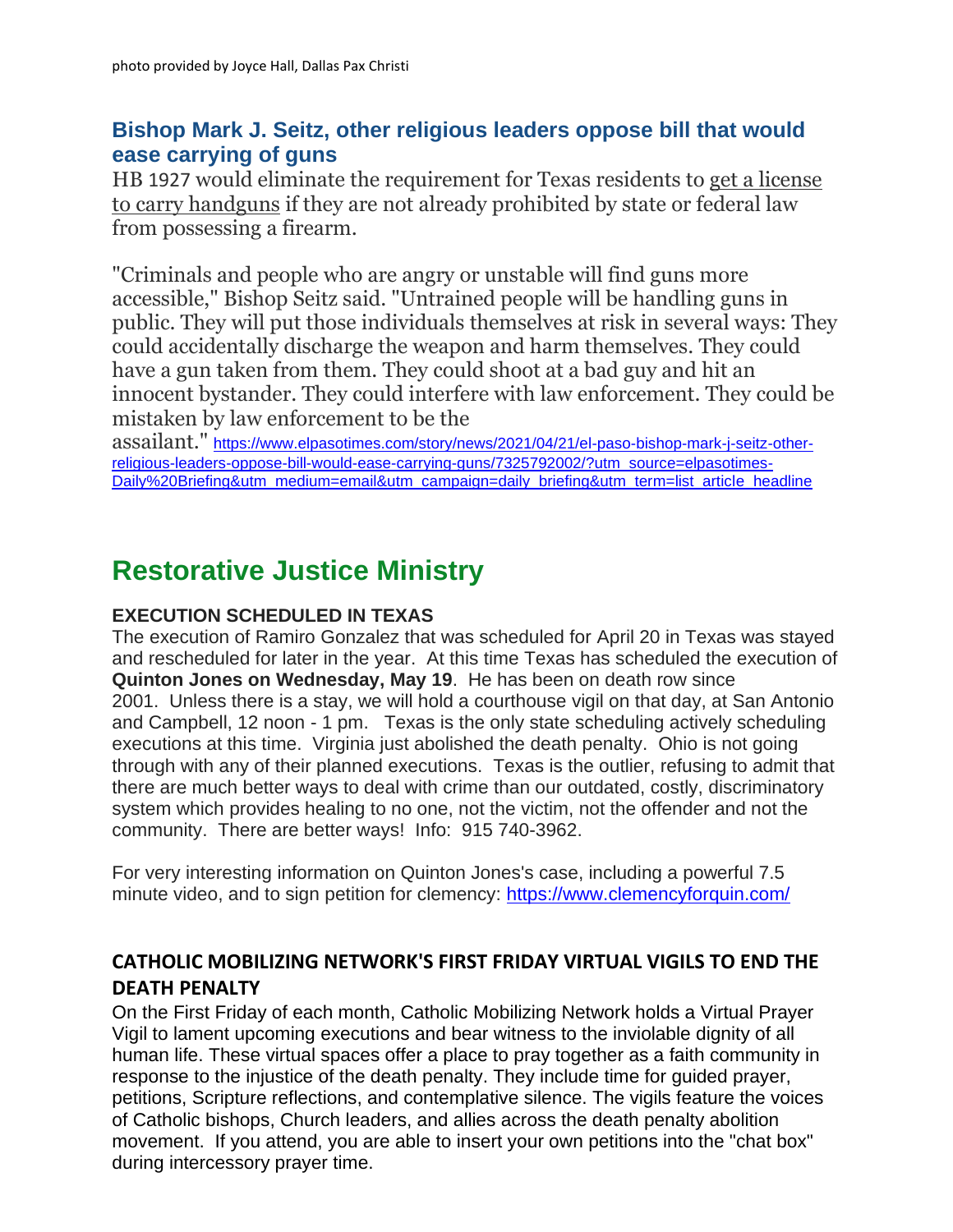The next First Friday Prayer Vigil is scheduled for **Friday,** May 7 at 2 p.m**. EDT / 12 NOON MT**. Please RSVP below to attend.

[https://catholicsmobilizing.org/first-friday-vigils](https://na01.safelinks.protection.outlook.com/?url=https%3A%2F%2Fcatholicsmobilizing.org%2Ffirst-friday-vigils&data=04%7C01%7C%7C21a2d1b602fc4cb5d50208d91278a0b5%7C84df9e7fe9f640afb435aaaaaaaaaaaa%7C1%7C0%7C637561131963053186%7CUnknown%7CTWFpbGZsb3d8eyJWIjoiMC4wLjAwMDAiLCJQIjoiV2luMzIiLCJBTiI6Ik1haWwiLCJXVCI6Mn0%3D%7C1000&sdata=esAWEoK%2FDORUOhU47TeRB7X9uz8JXcXoRHNU5kRB6SA%3D&reserved=0)

On the same page you can sign up to receive links for first Friday vigils automatically.

# **"The Years of Fierro"**



You are invited to watch "The Years of Fierro" (Los Años De Fierro), a remarkable documentary about César Fierro, who spent four decades on Texas's death row before his release from prison one year ago. Throughout his ordeal, César has maintained his innocence of the crime for which he was convicted in El Paso in 1980. **The film will be available online for free from May 7 to May 21, 2021.**

[Sign up now!](https://na01.safelinks.protection.outlook.com/?url=https%3A%2F%2Fu8396791.ct.sendgrid.net%2Fls%2Fclick%3Fupn%3DKQEq7qvEFsn1Qi98uxSU8-2FYcQjnTA2aS2L4pttIJJjszlMaVPpZF1S4YkQJskhZ28sBega4h37M2264-2BLbAKkrNWzV-2BQn5w0q02zpLTQBUmMRb5XzoEy7nnFrjWbw2VAnfk__l8-2FTlOFTkgBDPGod-2B-2B2vsg6X65G4snD7VGxRifdzo2espUlT5RbTsAq4gK93kyonfkvXh1FndfhaT7LqsjO65K8dkBrks4HDF5i-2Fj0r6iPtWvF7cMDU2CVmPy-2F9Zn7-2B9r456Z0NykML-2Bc4ufSLcd1IuKuMI6R5zoRD4H-2FsyG8hl7PoVAVtdkyA8KfoKRQVhROcWaBcdtWEdGisXXdT-2FR5aSuyzsyyss4ngCBEIsyq8BlEjXSWfU2tw2xEAOFabFcCG3GFWovxkbBzub7TSbSG-2BtjmfFDIg0QmKWeZszXpLt7JL7szhGzCOleZs7s0fg5&data=04%7C01%7C%7C21a2d1b602fc4cb5d50208d91278a0b5%7C84df9e7fe9f640afb435aaaaaaaaaaaa%7C1%7C0%7C637561131963063181%7CUnknown%7CTWFpbGZsb3d8eyJWIjoiMC4wLjAwMDAiLCJQIjoiV2luMzIiLCJBTiI6Ik1haWwiLCJXVCI6Mn0%3D%7C1000&sdata=Ho5RFdBProl1pOrggL9g8dHvUxjOdPY6M4YRW05Vqcw%3D&reserved=0) Next week, you will receive a private screening link, which will enable you to stream the film on your own any time from Friday, May 7 until Friday, May 21.

[Watch the trailer for "The Years of Fierro" and learn more about César](https://na01.safelinks.protection.outlook.com/?url=https%3A%2F%2Fu8396791.ct.sendgrid.net%2Fls%2Fclick%3Fupn%3DKQEq7qvEFsn1Qi98uxSU8-2FYcQjnTA2aS2L4pttIJJjszlMaVPpZF1S4YkQJskhZ28sBega4h37M2264-2BLbAKkrNWzV-2BQn5w0q02zpLTQBUm7mUTJPMDdAgsyjcqqCeq1VWBQ_l8-2FTlOFTkgBDPGod-2B-2B2vsg6X65G4snD7VGxRifdzo2espUlT5RbTsAq4gK93kyonfkvXh1FndfhaT7LqsjO65K8dkBrks4HDF5i-2Fj0r6iPtWvF7cMDU2CVmPy-2F9Zn7-2B9r456Z0NykML-2Bc4ufSLcd1IuKuMI6R5zoRD4H-2FsyG8hmaFeDPC-2BfmD-2BmDbZ6cxQKCJQ0vwvA1JOqTtdHnuTMUSfCI9gyurSLoXGdIEvRZdF77-2FTaKzUFJay6lVRPj9TJZQ5lfA4CChptQGDNfb9a40Tsx-2FRlVhCKNWjbkEVUX5XB0f2cICVvzrZK9lT3c6fbY&data=04%7C01%7C%7C21a2d1b602fc4cb5d50208d91278a0b5%7C84df9e7fe9f640afb435aaaaaaaaaaaa%7C1%7C0%7C637561131963063181%7CUnknown%7CTWFpbGZsb3d8eyJWIjoiMC4wLjAwMDAiLCJQIjoiV2luMzIiLCJBTiI6Ik1haWwiLCJXVCI6Mn0%3D%7C1000&sdata=dltaEKui68%2BFu7MmhXZ835F7fqO6eSpe3c9ZvNAQ7L4%3D&reserved=0).

On **Wednesday, May 12, 2021 from 7:00 to 8:00 PM**, join us for a special panel discussion featuring the filmmaker, Santiago Esteinou, attorneys Sandra Babcock and Dick Burr, and César himself! The panel will be moderated by Professor Ana Otero of the Thurgood Marshall School of Law and will be conducted in English and Spanish. Read more about [our panelists.](https://na01.safelinks.protection.outlook.com/?url=https%3A%2F%2Fu8396791.ct.sendgrid.net%2Fls%2Fclick%3Fupn%3DKQEq7qvEFsn1Qi98uxSU8-2FYcQjnTA2aS2L4pttIJJjszlMaVPpZF1S4YkQJskhZ28sBega4h37M2264-2BLbAKkrNWzV-2BQn5w0q02zpLTQBUnUyysSDwYA06o2-2BepQdNeJW-9__l8-2FTlOFTkgBDPGod-2B-2B2vsg6X65G4snD7VGxRifdzo2espUlT5RbTsAq4gK93kyonfkvXh1FndfhaT7LqsjO65K8dkBrks4HDF5i-2Fj0r6iPtWvF7cMDU2CVmPy-2F9Zn7-2B9r456Z0NykML-2Bc4ufSLcd1IuKuMI6R5zoRD4H-2FsyG8hkyd-2BUi2Q9JhN0HOj9Ph60tQh1X4IxV2NUQoaYbKJPZ0tQ04yREc6SZAoiijW8GQHd6GXq6N2motBLpNd-2BCtd-2FvzuLfef9q1izNe3-2Bm9si6zVrU86UB5R4qIBqvSCvax-2BteUIs7d9XKNmo4jDzfeDTg&data=04%7C01%7C%7C21a2d1b602fc4cb5d50208d91278a0b5%7C84df9e7fe9f640afb435aaaaaaaaaaaa%7C1%7C0%7C637561131963073176%7CUnknown%7CTWFpbGZsb3d8eyJWIjoiMC4wLjAwMDAiLCJQIjoiV2luMzIiLCJBTiI6Ik1haWwiLCJXVCI6Mn0%3D%7C1000&sdata=8HBOHR0KeiMoFsgN0%2Fv6miln1T%2FqlariqgBBtwZ8uj8%3D&reserved=0) By signing up to watch the film, you also will receive a link to attend the panel discussion on Zoom on May 12.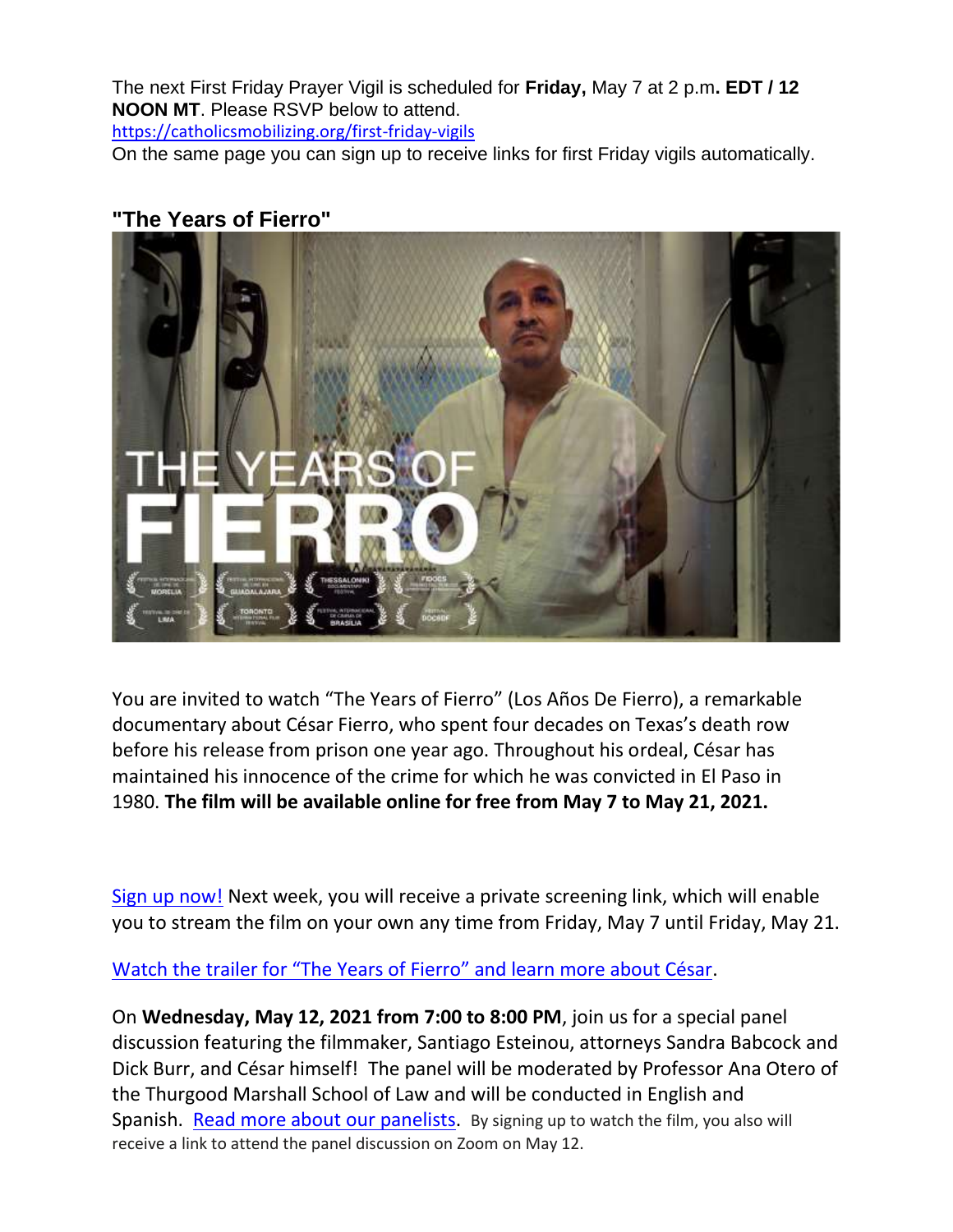César's story exemplifies the power of resilience. His freedom today is a testament to those who stood with him year after year as the courts turned a blind eye to the injustice of his wrongful incarceration. Please join us for this unique opportunity to learn about César's journey and what his case says about the death penalty in Texas.

Register here: [https://tcadp.org/the-years-of-fierro/](https://na01.safelinks.protection.outlook.com/?url=https%3A%2F%2Ftcadp.org%2Fthe-years-of-fierro%2F&data=04%7C01%7C%7C21a2d1b602fc4cb5d50208d91278a0b5%7C84df9e7fe9f640afb435aaaaaaaaaaaa%7C1%7C0%7C637561131963083169%7CUnknown%7CTWFpbGZsb3d8eyJWIjoiMC4wLjAwMDAiLCJQIjoiV2luMzIiLCJBTiI6Ik1haWwiLCJXVCI6Mn0%3D%7C1000&sdata=sXtfaZSGQxanYKtiEMkyOxsAYctGkFmtgp70u%2FiPO28%3D&reserved=0)

#### **ANNUNCIATION HOUSE**

Annunciation House continues to receive refugees and migrant families. Any local El Paso/Las Cruces/Juarez residents interested in volunteering to help provide hospitality in El Paso, can fill out this questionnaire. One of the volunteers will follow up with you. If you have additional questions, contact [refugees@annunciationhouse.org.](mailto:refugees@annunciationhouse.org) Thank you! [https://docs.google.com/forms/d/e/1FAIpQLSf5MGue8B5QzZphzTiqZA-](https://na01.safelinks.protection.outlook.com/?url=https%3A%2F%2Fdocs.google.com%2Fforms%2Fd%2Fe%2F1FAIpQLSf5MGue8B5QzZphzTiqZA-K9Mi6VbBr0u9Yd2k1WN2qhFy37w%2Fviewform&data=04%7C01%7C%7C21a2d1b602fc4cb5d50208d91278a0b5%7C84df9e7fe9f640afb435aaaaaaaaaaaa%7C1%7C0%7C637561131963083169%7CUnknown%7CTWFpbGZsb3d8eyJWIjoiMC4wLjAwMDAiLCJQIjoiV2luMzIiLCJBTiI6Ik1haWwiLCJXVCI6Mn0%3D%7C1000&sdata=MnNZIaXTxpFoWldJNXft0QEwoiWvkkpPRPD6DNInbGI%3D&reserved=0)

[K9Mi6VbBr0u9Yd2k1WN2qhFy37w/viewform](https://na01.safelinks.protection.outlook.com/?url=https%3A%2F%2Fdocs.google.com%2Fforms%2Fd%2Fe%2F1FAIpQLSf5MGue8B5QzZphzTiqZA-K9Mi6VbBr0u9Yd2k1WN2qhFy37w%2Fviewform&data=04%7C01%7C%7C21a2d1b602fc4cb5d50208d91278a0b5%7C84df9e7fe9f640afb435aaaaaaaaaaaa%7C1%7C0%7C637561131963083169%7CUnknown%7CTWFpbGZsb3d8eyJWIjoiMC4wLjAwMDAiLCJQIjoiV2luMzIiLCJBTiI6Ik1haWwiLCJXVCI6Mn0%3D%7C1000&sdata=MnNZIaXTxpFoWldJNXft0QEwoiWvkkpPRPD6DNInbGI%3D&reserved=0)

# **LINKS**

### **'El Paso gave me the values I have':**

#### **Black leaders emerge from a Hispanic majority border city.**

They lived in the heart of a thriving Black and Mexican American community that spanned south, just past Bowie High School, into the eastern edge of Segundo Barrio. This community nurtured numerous future leaders including a civil rights activist, a bestselling author and a basketball hall-of-famer. These leaders would fight for racial equity each in their own way. That struggle continues today on numerous fronts. [https://www.msn.com/en-us/news/us/el-paso-gave-me-the-values-i-have-black-leaders](https://na01.safelinks.protection.outlook.com/?url=https%3A%2F%2Fwww.msn.com%2Fen-us%2Fnews%2Fus%2Fel-paso-gave-me-the-values-i-have-black-leaders-emerge-from-a-hispanic-majority-border-city%2Far-BB1f7vpN&data=04%7C01%7C%7C21a2d1b602fc4cb5d50208d91278a0b5%7C84df9e7fe9f640afb435aaaaaaaaaaaa%7C1%7C0%7C637561131963093165%7CUnknown%7CTWFpbGZsb3d8eyJWIjoiMC4wLjAwMDAiLCJQIjoiV2luMzIiLCJBTiI6Ik1haWwiLCJXVCI6Mn0%3D%7C1000&sdata=yPnVZbtNTLqpjhoLml7bK4H0m0ceGNbVYmm4CrJn6%2FU%3D&reserved=0)[emerge-from-a-hispanic-majority-border-city/ar-BB1f7vpN](https://na01.safelinks.protection.outlook.com/?url=https%3A%2F%2Fwww.msn.com%2Fen-us%2Fnews%2Fus%2Fel-paso-gave-me-the-values-i-have-black-leaders-emerge-from-a-hispanic-majority-border-city%2Far-BB1f7vpN&data=04%7C01%7C%7C21a2d1b602fc4cb5d50208d91278a0b5%7C84df9e7fe9f640afb435aaaaaaaaaaaa%7C1%7C0%7C637561131963093165%7CUnknown%7CTWFpbGZsb3d8eyJWIjoiMC4wLjAwMDAiLCJQIjoiV2luMzIiLCJBTiI6Ik1haWwiLCJXVCI6Mn0%3D%7C1000&sdata=yPnVZbtNTLqpjhoLml7bK4H0m0ceGNbVYmm4CrJn6%2FU%3D&reserved=0)

#### **Petition to Create a Community ID Program in El Paso County**

This year, more than ever, we have seen the important role that documentation has in carrying out essential activities and accessing critical financial and medical assistance. The Peace and Justice Ministry and Bishop Seitz have supported this initiative in the past when Border Network for Human Rights first launched it. We continue to support it again this time around and ask that you support it as well by signing the petition through the link below:

**[https://bnhr.org/campaigns/community-id/](https://na01.safelinks.protection.outlook.com/?url=https%3A%2F%2Fbnhr.org%2Fcampaigns%2Fcommunity-id%2F&data=04%7C01%7C%7C21a2d1b602fc4cb5d50208d91278a0b5%7C84df9e7fe9f640afb435aaaaaaaaaaaa%7C1%7C0%7C637561131963093165%7CUnknown%7CTWFpbGZsb3d8eyJWIjoiMC4wLjAwMDAiLCJQIjoiV2luMzIiLCJBTiI6Ik1haWwiLCJXVCI6Mn0%3D%7C1000&sdata=6pFQdMZ41%2FOldGq4fNu%2F1o5cP9aSj2gdhIDoARaThUQ%3D&reserved=0)**

#### **Florence Immigrant and Refugee Rights Project Responds to the Bipartisan Border Solutions Act**

Sponsored by Sen. Cornyn, the bill takes no meaningful steps to reform our broken immigration system. It is little more than a streamlined deportation process.